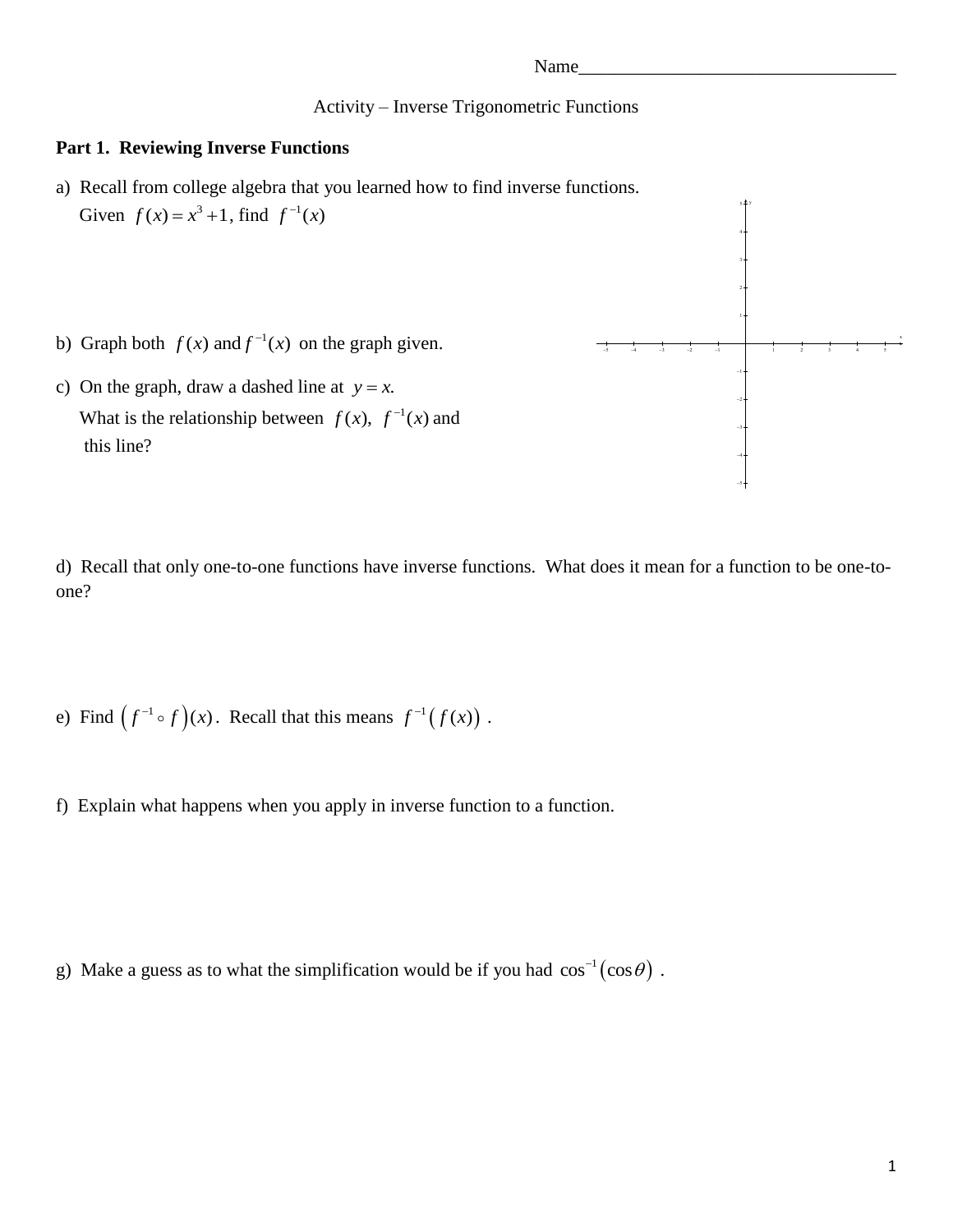# **Part 2. The Inverse Cosine Function**

a) Graph the cosine function.

b) Is the function one-to-one? Will it have an inverse function?

 $-2\pi$   $\frac{-3\pi}{2}$   $-\pi$  $\frac{-\pi}{2}$  $\frac{\pi}{2}$   $\pi$  $rac{3\pi}{2}$  $2\pi$  $-1 +$  $1 +$ x

y

c) Can we restrict the domain (taking only a portion of this function) so that it is one-to-one? If so, write a domain restriction so that we have a one-to-one function.



e) By reflecting the graph above about the line  $y = x$  (trading *x* and *y* places), graph the inverse function on the given axes. Label this function  $f^{-1}(x) = \cos^{-1} x$ .



f) Find the following:

i) 
$$
\cos^{-1} 0
$$
  
\nii)  $\cos^{-1} 1$   
\niii)  $\cos^{-1} \left(\frac{\sqrt{3}}{2}\right)$   
\niv)  $\cos^{-1} \left(-\frac{1}{2}\right)$ 

v) 
$$
\cos^{-1}\left(\frac{1}{2}\right)
$$
 \t\t vi)  $\cos^{-1}\left(-\frac{\sqrt{2}}{2}\right)$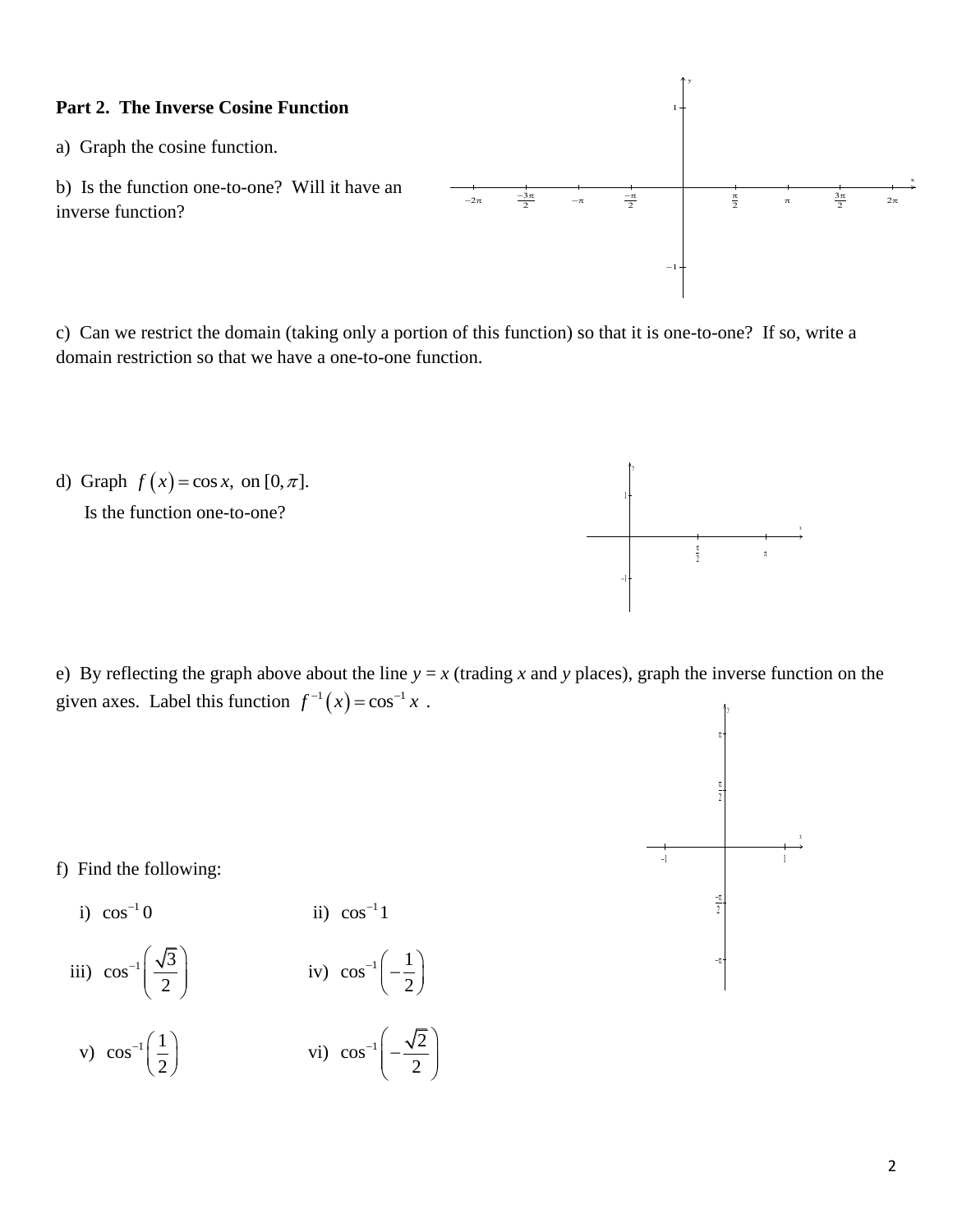

c) Can we restrict the domain (taking only a portion of this function) so that it is one-to-one? If so, write a domain restriction so that we have a one-to-one function.



e) By reflecting the graph above about the line  $y = x$  (trading *x* and *y* places), graph the inverse function on the given axes. Label this function  $f^{-1}(x) = \sin^{-1} x$ .



f) Find the following:

i) 
$$
\sin^{-1} 0
$$
 ii)  $\sin^{-1} 1$   
iii)  $\sin^{-1} \left( \frac{\sqrt{3}}{2} \right)$  iv)  $\sin^{-1} \left( -\frac{1}{2} \right)$ 

v) 
$$
\sin^{-1}\left(\frac{1}{2}\right)
$$
 \t\t vi)  $\sin^{-1}\left(-\frac{\sqrt{2}}{2}\right)$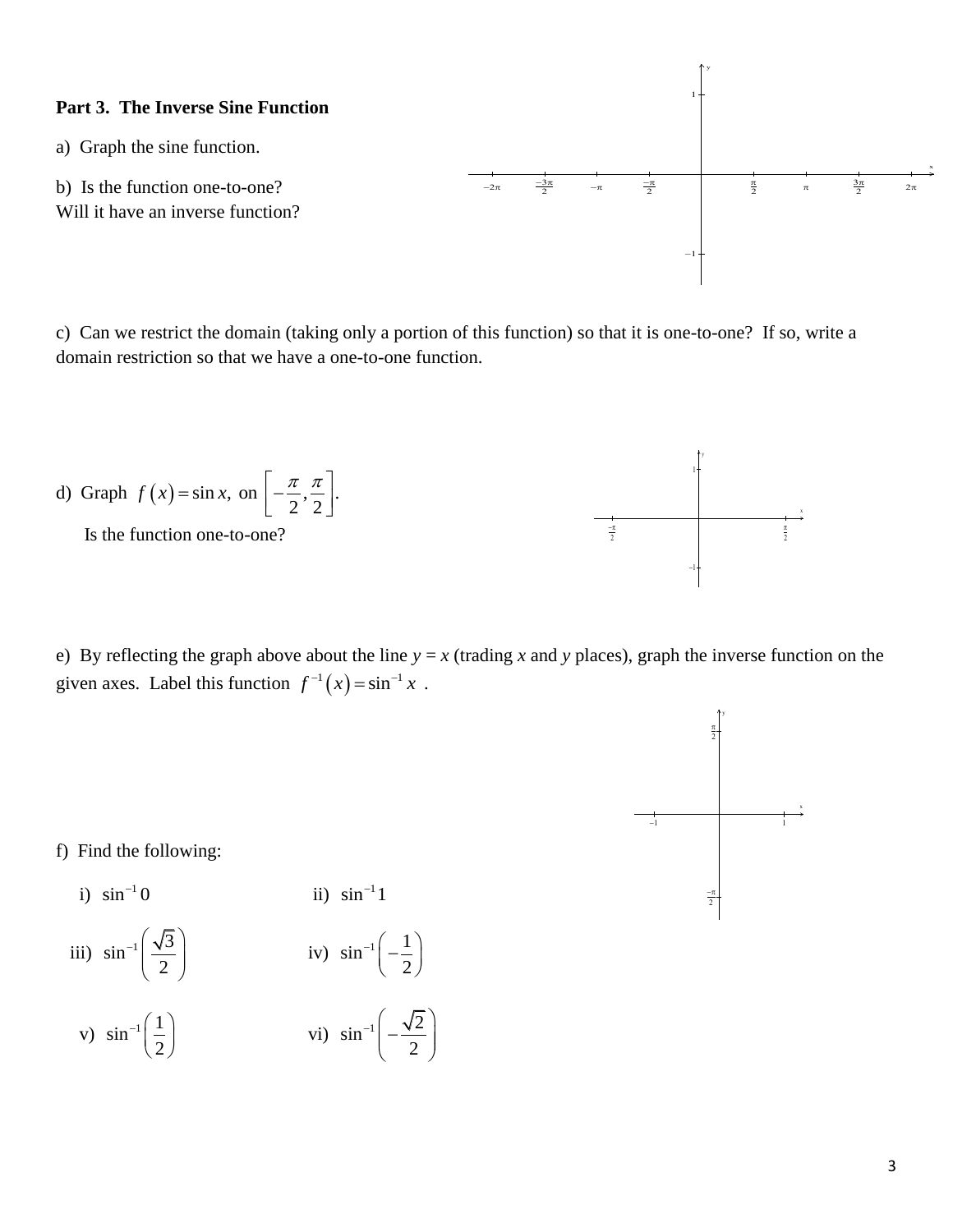## **Part 4. The Inverse Tangent Function**

a) Graph the tangent function.

b) Is the function one-to-one? Will it have an inverse function?

c) Can we restrict the domain (taking only a portion of this function) so that it is one-to-one? If so, write a domain restriction so that we have a one-to-one function.

d) Graph 
$$
f(x) = \tan x
$$
 on  $\left(-\frac{\pi}{2}, \frac{\pi}{2}\right)$ . Include asymptotes.

Is the function one-to-one?

e) By reflecting the graph above about the line  $y = x$  (trading *x* and *y* places), graph the inverse function on the given axes. Label this function  $f^{-1}(x) = \tan^{-1} x$ . Include asymptotes.



- i)  $\tan^{-1} 0$ ii)  $\tan^{-1}1$
- iii)  $\tan^{-1}\left(\frac{1}{\pi}\right)$  $^{-1}\left(\frac{1}{\sqrt{3}}\right)$ iv)  $\tan^{-1}(-1)$





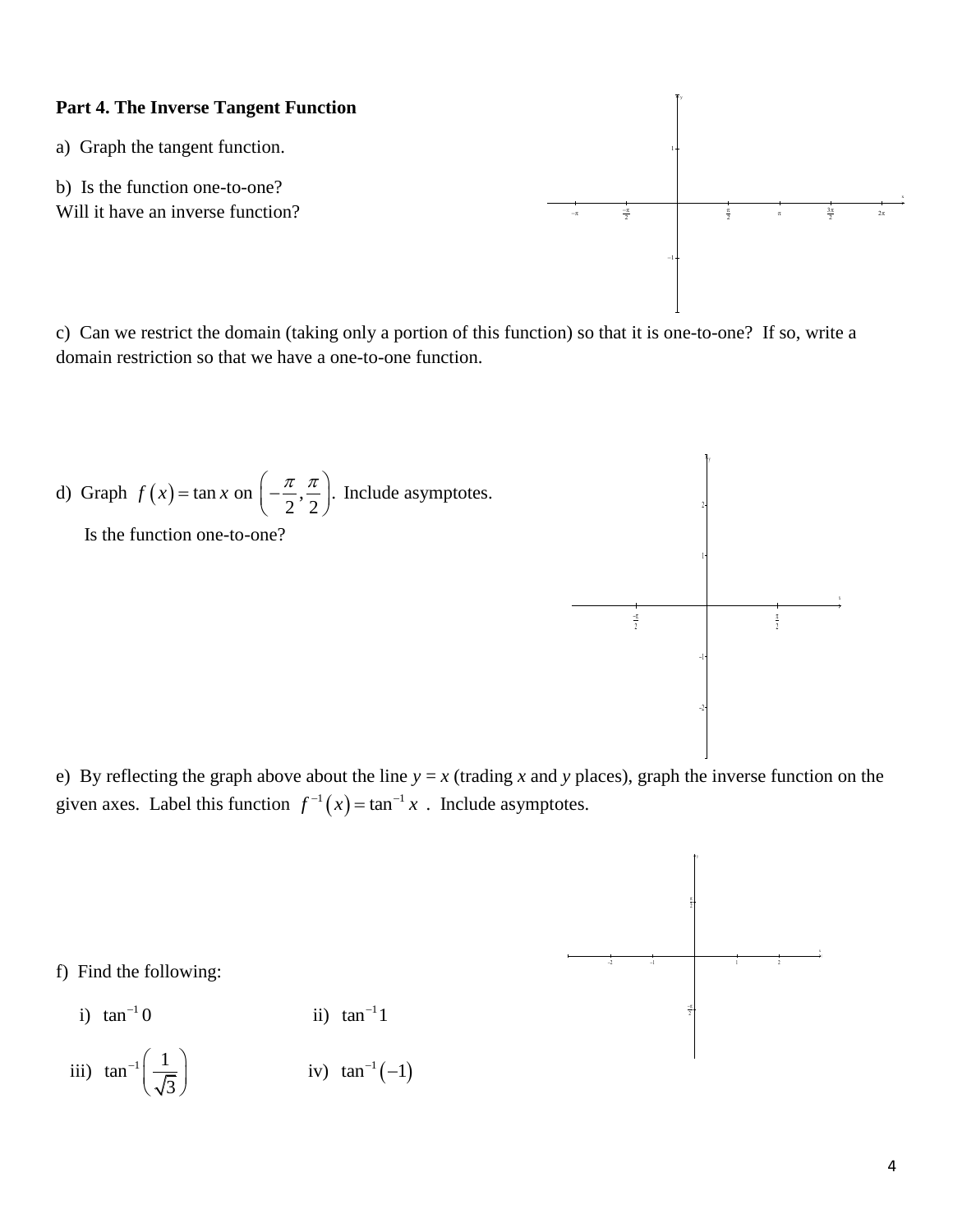# **Part 5. The Inverse Cotangent Function**

- a) Graph the cotangent function.
- b) Is the function one-to-one? Will it have an inverse function?

c) Can we restrict the domain (taking only a portion of this function) so that it is one-to-one? If so, write a domain restriction so that we have a one-to-one function.

 $-\pi$ 

 $\frac{-\pi}{2}$ 

 $-1+$ 

 $1 +$ 

y

 $rac{\pi}{2}$ 

 $\frac{\pi}{2}$   $\pi$ 

 $3\pi$  $\mathbf{2}$ 

 $2\pi$ 

x

d) Graph  $f(x) = \cot x$  on  $(0, \pi)$ . Include asymptotes. Is the function one-to-one?









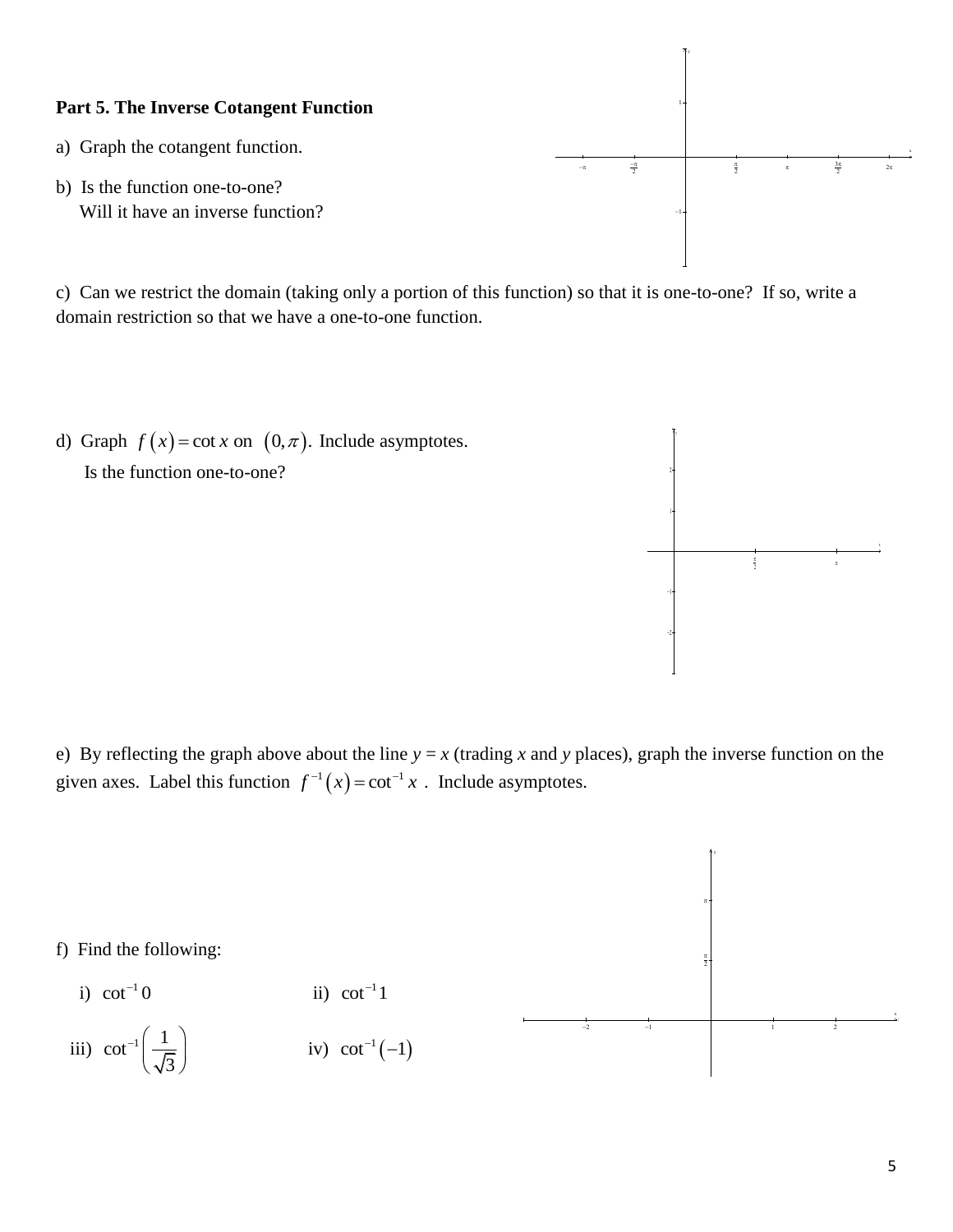## **Part 6. The Inverse Secant Function**

- a) Graph the secant function.
- b) Is the function one-to-one? Will it have an inverse function?

 $-2\pi$   $\frac{-3\pi}{2}$   $-\pi$  $\frac{-\pi}{2}$  $\frac{\pi}{2}$   $\pi$  $\frac{3\pi}{2}$  $\frac{1}{2\pi}$  $-2+$  $-1+$  $1 +$  $2+$ x y

c) Can we restrict the domain (taking only a portion of this function) so that it is one-to-one? If so, write a domain restriction so that we have a one-to-one function.

d) Graph 
$$
f(x) = \sec x
$$
 on  $\left[0, \frac{\pi}{2}\right] \cup \left(\frac{\pi}{2}, \pi\right]$ . Include asymptote.

Is the function one-to-one?



e) By reflecting the graph above about the line  $y = x$  (trading x and y places), graph the inverse function on the given axes. Label this function  $f^{-1}(x) = \sec^{-1} x$ . Include asymptote.



f) Find the following:

- i)  $sec^{-1} 2$ ii)  $\sec^{-1}\left(-\frac{2}{\epsilon}\right)$ 3  $^{-1}\left(-\frac{2}{\sqrt{3}}\right)$
- iii)  $\sec^{-1}(\sqrt{2})$ iv)  $sec^{-1}(-2)$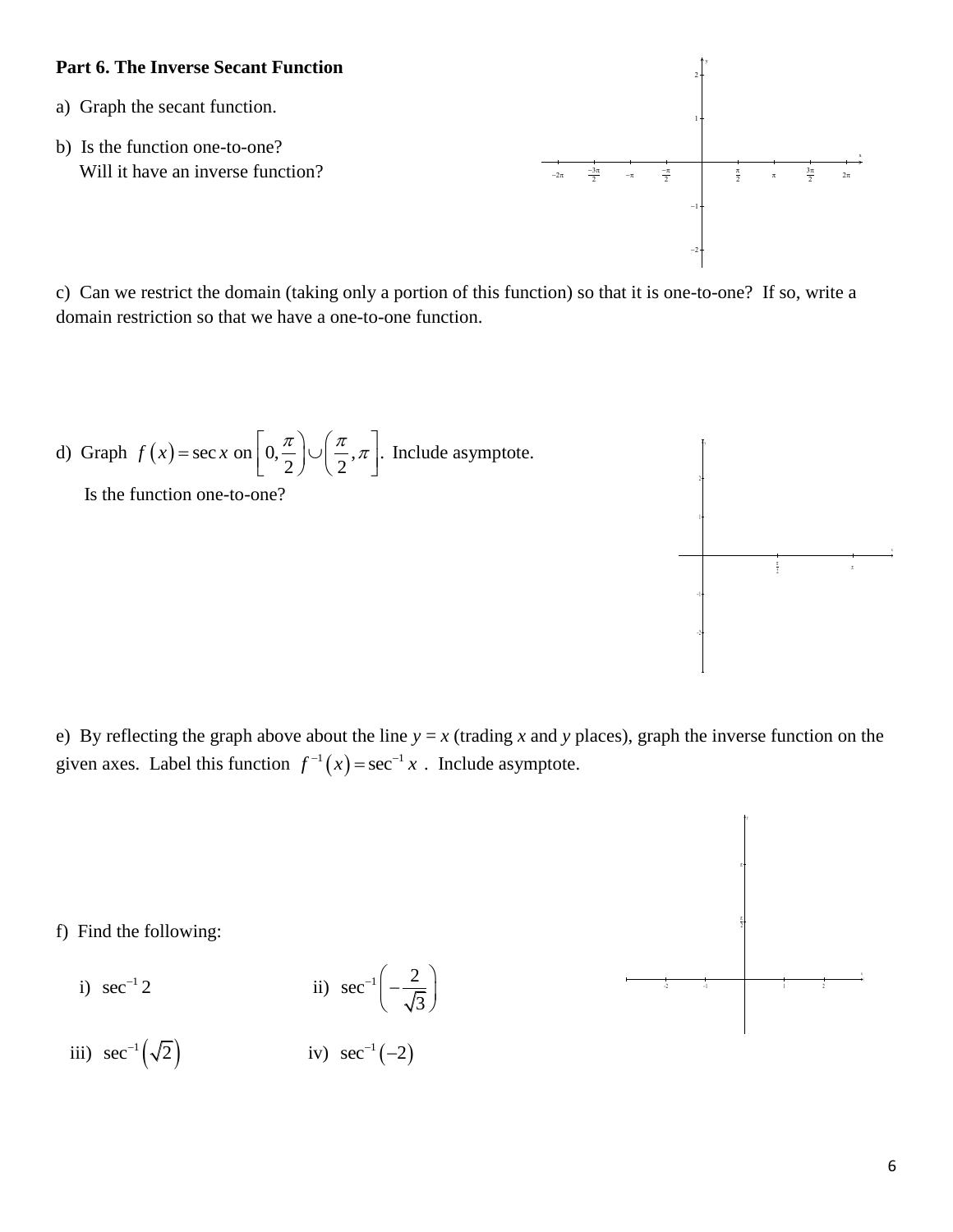### **Part 6. The Inverse Cosecant Function**

- a) Graph the cosecant function.
- b) Is the function one-to-one? Will it have an inverse function?

c) Can we restrict the domain (taking only a portion of this function) so that it is one-to-one? If so, write a domain restriction so that we have a one-to-one function.

d) Graph 
$$
f(x) = \csc x
$$
 on  $\left[-\frac{\pi}{2}, 0\right] \cup \left(0, \frac{\pi}{2}\right]$ . Include asymptote.



e) By reflecting the graph above about the line  $y = x$  (trading *x* and *y* places), graph the inverse function on the given axes. Label this function  $f^{-1}(x) = \sec^{-1} x$ . Include asymptote.



f) Find the following:

i) 
$$
csc^{-1}2
$$
 ii)  $csc^{-1}\left(-\frac{2}{\sqrt{3}}\right)$ 

iii)  $\csc^{-1}(\sqrt{2})$ iv)  $csc^{-1}(-2)$ 



 $\frac{-\pi}{2}$ 

 $\frac{\pi}{2}$   $\frac{\pi}{2}$ 

 $11$ 

41.

y

-41

−! †

 $\frac{\pi}{2}$ 

x